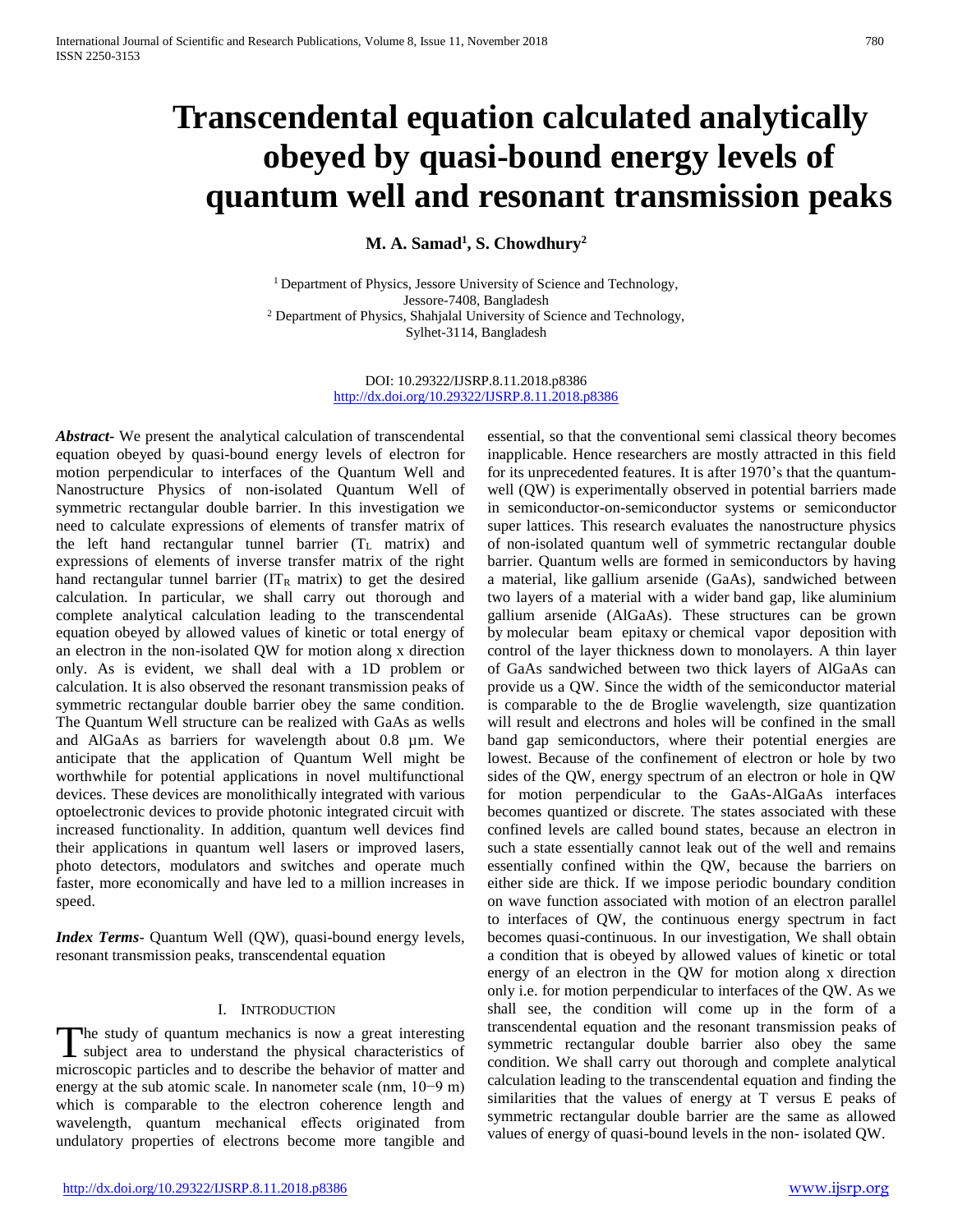### II. DETAILS OF THE PROBLEM

In this investigation, a thin layer of GaAs sandwiched between two thick layers of AlGaAs to form quantum well. Figure 1 (a) shows structure of symmetric rectangular double barrier. The two AlGaAs layers are identical in width and in Al content. Figure 1 (b) shows band model of symmetric rectangular double barrier.



Figure 1: (a) Structure, (b) band model of symmetric rectangular double barrier showing lower edge of conduction band Ec as a function of x.

In the band model we have potential profile of a Quantum Well (QW) between two identical rectangular tunnel barriers. An electron in the QW can feel the Quantum Well confinement for its motion along x direction only, i.e. for motion perpendicular to interfaces of the QW. There are four GaAs-AlGaAs interfaces, which are all parallel to YZ plane. The QW is a non-isolated QW because an electron residing in the QW can tunnel through either barrier and leak out of the QW never to return. Because of small (Nano scale) width b, energy of an electron inside the QW for motion along x direction can have some discrete allowed values only. Potential energy inside the QW has been taken as zero by choice of origin in Figure 1. As such, kinetic energy is the total energy of an electron in the QW.

We shall obtain a condition that is obeyed by allowed values of kinetic or total energy of an electron in the QW for motion along x direction only i.e. for motion perpendicular to interfaces of the QW. It also be seen that the resonant transmission peaks of symmetric rectangular double barrier obey the same condition.

## III. METHODOLOGY AND INVOLVED PHYSICS

Quantum wells can be grown in semiconductors by molecular beam epitaxy or chemical vapor deposition with control of the layer thickness down to monolayers. A thin layer of semiconductor sandwiched between another two thick layers of semiconductor can provide us a QW. Here, a thin layer of GaAs sandwiched between two thick layers of AlGaAs and provided us

a Quantum Well. The methodology and involved physics for finding out the transcendental equation is depicted in Figure 2.



Figure 2: Figure to help describe methodology of the calculation

If we have variation of potential  $V(x)$  as shown in the figure 2, we have a one-dimensional, double, rectangular potential barrier. If the width and height of the barrier are finite and small, we have tunnel barrier of width 2a and height  $V_0$ .

There are five regions as shown. According to the choice of origin in Figure 2,  $V(x) = 0$  in region I, III and V and  $V(x) = V_0$ in region II and IV. Solutions of time-independent Schrödinger  $\hbar^2$   $d^2$ 

equation 
$$
[-\frac{n}{2m}\frac{d}{dx^2} + V(x)]u(x) = Eu(x)
$$
  
\nor,  $[\frac{d^2u}{dx^2} + \frac{2m}{\hbar^2}(E - V(x))u(x)] = 0$ 

in the five regions are given by

$$
u_1(x) = Ae^{ikx} + Be^{-ikx}
$$
  
\n
$$
u_2(x) = Ce^{\beta x} + De^{-\beta x}
$$
  
\n
$$
u_3(x) = Ge^{ikx} + He^{-ikx}
$$
  
\n
$$
u_4(x) = C'e^{\beta x} + D'e^{-\beta x}
$$
  
\n
$$
u_5(x) = G'e^{ikx} + H'e^{-ikx}
$$
 Where  $k^2 = \frac{2mE}{\hbar^2}$  and  $\beta^2 = \frac{2m(V_0 - E)}{\hbar^2}$ 

And u<sub>i</sub>'s are space part of solutions of time independent Schrödinger equation which is

$$
\psi(\vec{r},t) = u(\vec{r})f(t) = u(\vec{r})e^{-i\frac{t}{\hbar}Et} = u(\vec{r})e^{-i\omega t}
$$

We first recognize that G and H are amplitude of plane waves travelling along  $+ x$  and  $- x$  directions inside the non-isolated Quantum Well between the two tunnel barriers. An electron residing in the QW is reflecting back and forth between the two barriers with these two plane travelling waves associated with it. Every time the electron is incident on the right hand tunnel barrier, there is a probability that it tunnels the barrier and leaks out of the QW, with the plane wave of amplitude G' with it, never to return. As such  $H' = 0$ . H' is the amplitude of plane wave with which the electron would attempt to return to the QW if it would return at all, which it does not.

Again, every time the electron is incident on the left hand tunnel barrier, there is a probability that it tunnels the barrier and leaks out of the QW, with the plane wave of amplitude B with it, never to return. As such  $A = 0$ . A is the amplitude of plane wave with which the electron would attempt to return to the QW if it would return at all, which it does not.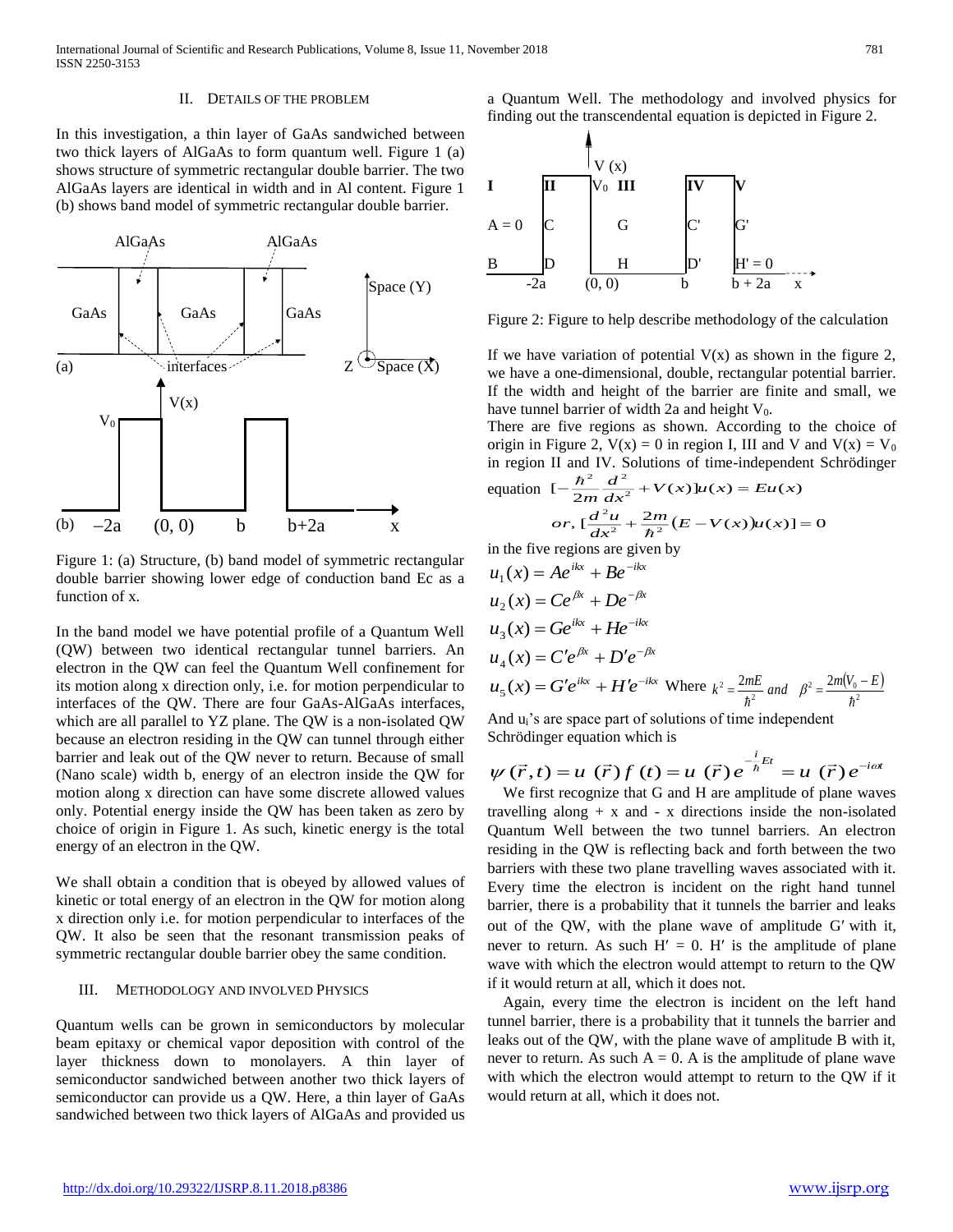We shall use boundary conditions like  $u_1 = u_2$  and *dx du dx*  $\frac{du_1}{du_2} = \frac{du_2}{du_1}$  at the finite potential discontinuities of Figure 2 and obtain the relations

$$
\begin{pmatrix} G \ H \end{pmatrix} = \begin{pmatrix} T_{L11} & T_{L12} \ T_{L21} & T_{L22} \end{pmatrix} \begin{pmatrix} A \ B \end{pmatrix}
$$
 ....... (1)  
and 
$$
\begin{pmatrix} G \ H \end{pmatrix} = \begin{pmatrix} \Pi_{R11} & \Pi_{R12} \ \Pi_{R21} & \Pi_{R22} \end{pmatrix} \begin{pmatrix} G' \ H' \end{pmatrix}
$$
 ....... (2)

where  $T_L$  matrix is transfer matrix of the left hand rectangular tunnel barrier and  $IT_R$  matrix is inverse transfer matrix of the right hand rectangular tunnel barrier. Equation (1) and (2) give

$$
\begin{pmatrix} T_{L11} & T_{L12} \\ T_{L21} & T_{L22} \end{pmatrix} \begin{pmatrix} A \\ B \end{pmatrix} = \begin{pmatrix} \varPi_{R11} & \varPi_{R12} \\ \varPi_{R21} & \varPi_{R22} \end{pmatrix} \begin{pmatrix} G' \\ H' \end{pmatrix} \qquad \qquad \dots \dots (3)
$$

As already explained, we know from physical ground that  $A=0$  and  $H'=0$ . We now use these in equation (3) and get

$$
\begin{pmatrix} T_{L11} & T_{L12} \\ T_{L21} & T_{L22} \end{pmatrix} \begin{pmatrix} 0 \\ B \end{pmatrix} = \begin{pmatrix} IT_{R11} & IT_{R12} \\ IT_{R21} & IT_{R22} \end{pmatrix} \begin{pmatrix} G' \\ 0 \end{pmatrix} \qquad \qquad \dots (4)
$$

Equation (4) yields

$$
T_{L12}B = I T_{R11} G' \qquad \qquad \dots \dots (5)
$$

and 
$$
T_{L12}B = IT_{R11}G'
$$
 .........(6)

Dividing equation (5) by (6), we get

$$
\frac{T_{L12}}{T_{L22}} = \frac{IT_{R11}}{IT_{R21}}
$$
\nor,  $T_{L12}IT_{R21} = T_{L22}IT_{R11}$  (7)

which is the condition obeyed by allowed values of energy E of an electron in the non-isolated QW for motion along x direction only. We need to obtain analytical expressions of elements of transfer matrix of left hand tunnel barrier  $(T_L \text{ matrix})$  and we also need to obtain analytical expressions of elements of inverse transfer matrix of right hand tunnel barrier ( $IT<sub>R</sub>$  matrix) and use them in equation (7) to get the transcendental equation (condition) obeyed by allowed values of energy E of an electron in the non-isolated QW for motion along x direction only. The allowed values of energy E are kinetic as well as total energy of an electron for motion along x direction inside the non-isolated QW between the two tunnel barriers; this is because potential energy of electron inside the QW is zero by choice of origin. In the following sections, we calculate expressions of elements of  $T_L$  matrix and of  $IT_R$  matrix and then obtain the transcendental equation.



Figure 3: Left hand rectangular tunnel barrier

According to the choice of origin,  $V(x)$  is zero in region I and III and is  $V_0$  in region II. Solutions of time-independent Schrödinger equation in the three regions are given by

$$
u_1(x) = Ae^{ikx} + Be^{-ikx} \text{ where } k^2 = \frac{2mE}{\hbar^2}
$$
  

$$
u_2(x) = Ce^{\beta x} + De^{-\beta x} \text{ and } \beta^2 = \frac{2m(V_0 - E)}{\hbar^2}
$$
  

$$
u_3(x) = Ge^{ikx} + He^{-ikx}
$$

The expressions for  $u_2$  and  $\beta^2$  imply that we are considering free electrons of kinetic energy less than  $V_0$  impinging on the barrier from the left.

According to boundary condition  $u_1 = u_2$  at  $x = -2a$ , we get

$$
Ae^{-ik2a} + Be^{ik2a} = Ce^{-2\beta a} + De^{2\beta a} \qquad \qquad \dots \dots (8)
$$
  
\n
$$
\frac{d\mathbf{u}_1}{dx} = \frac{d\mathbf{u}_2}{dx} \text{ at } x = -2a \text{ gives}
$$
  
\n
$$
ikAe^{ikx} - ikBe^{-ikx} = \beta Ce^{\beta x} - \beta De^{-\beta x} \text{ at } x = -2a
$$
  
\n
$$
ikAe^{-ik2a} - ikBe^{ik2a} = \beta Ce^{-2\beta a} - \beta De^{2\beta a}
$$
  
\n
$$
\Rightarrow \frac{ik}{\beta} Ae^{-ik2a} - \frac{ik}{\beta} Be^{ik2a} = Ce^{-2\beta a} - De^{2\beta a} \qquad \dots \dots (9)
$$
  
\nAgain,  $u_2 = u_3$  at  $x = 0$  gives  
\n
$$
C + D = G + H \qquad \dots \dots (10)
$$
  
\n
$$
\frac{d\mathbf{u}_2}{dx} = \frac{d\mathbf{u}_3}{dx} \text{ at } x = 0 \text{ gives}
$$
  
\n
$$
\beta Ce^{\beta x} - \beta De^{-\beta x} = ik\ Ge^{ikx} - ikHe^{-ikx} \text{ at } x = 0
$$
  
\n
$$
\Rightarrow BC - BD - ikG - ikH
$$

$$
\Rightarrow \beta C - \beta D = ikG - ikH
$$
  
\n
$$
\Rightarrow \frac{\beta C}{ik} - \frac{\beta D}{ik} = G - H
$$
 ......(11)  
\nAdding equation (8) and (9) we get

Adding equation (8) and (9), we get

$$
2Ce^{-2\beta a} = \left(1 + \frac{ik}{\beta}\right) Ae^{-ik2a} + \left(1 - \frac{ik}{\beta}\right)Be^{ik2a}
$$

$$
\Rightarrow C = \frac{1}{2}\left(1 + \frac{ik}{\beta}\right) Ae^{-ik2a+2\beta a} + \frac{1}{2}\left(1 - \frac{ik}{\beta}\right)Be^{ik2a+2\beta a}
$$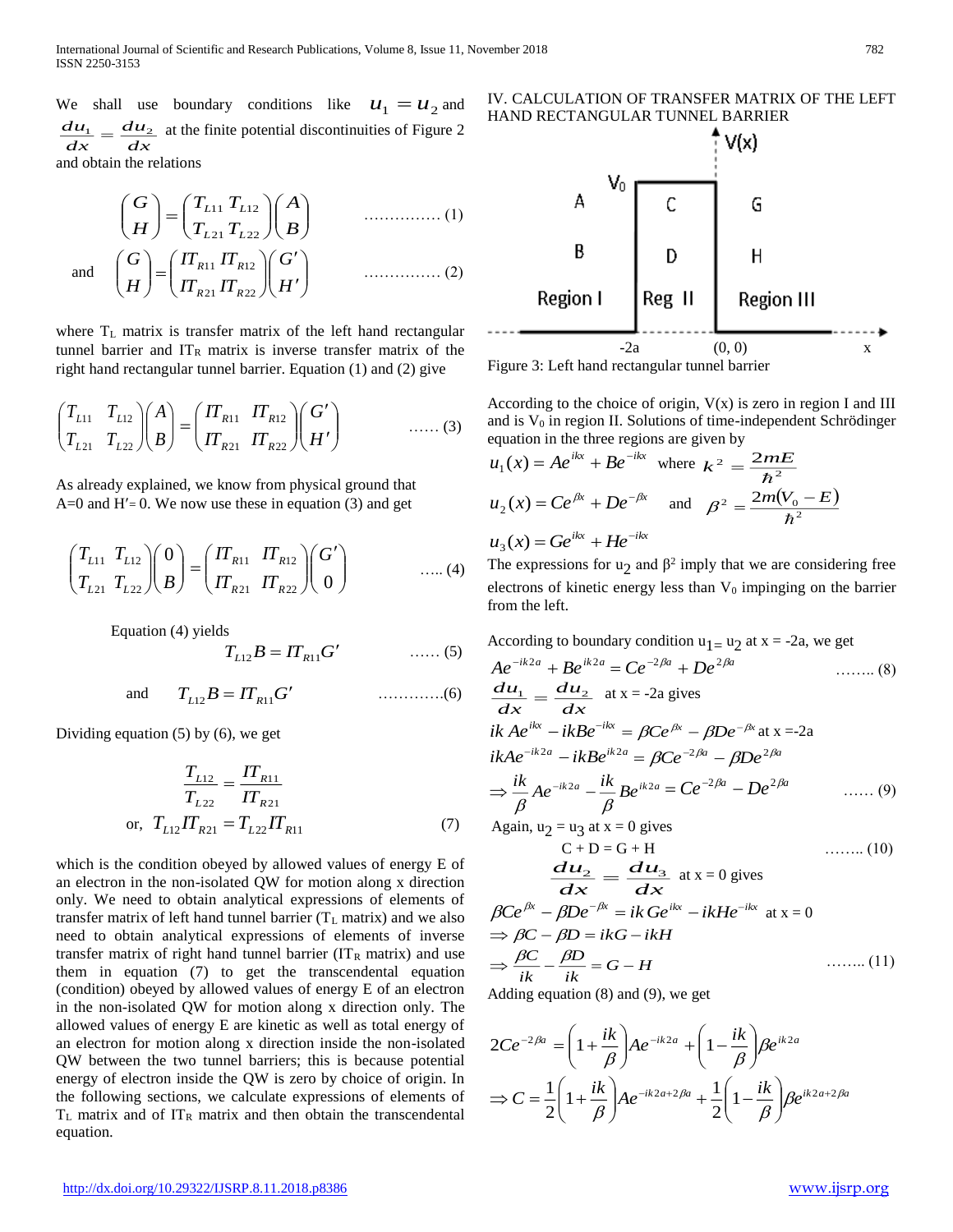Subtracting equation (9) from equation (8) we get

$$
2De^{2\beta a} = \left(1 - \frac{ik}{\beta}\right) Ae^{-ik2a} + \left(1 + \frac{ik}{\beta}\right)Be^{ik2a}
$$

$$
\Rightarrow D = \frac{1}{2}\left(1 - \frac{ik}{\beta}\right) Ae^{-ik2a - 2\beta a} + \frac{1}{2}\left(1 + \frac{ik}{\beta}\right)Be^{ik2a - 2\beta a}
$$

In matrix form these can be written as

$$
\begin{pmatrix} C \\ D \end{pmatrix} = \begin{pmatrix} \frac{1}{2} \left( 1 + \frac{ik}{\beta} \right) e^{-i2ka + 2\beta a} \frac{1}{2} \left( 1 - \frac{ik}{\beta} \right) e^{i2ka + 2\beta a} \\ \frac{1}{2} \left( 1 - \frac{ik}{\beta} \right) e^{-i2ka - 2\beta a} \frac{1}{2} \left( 1 + \frac{ik}{\beta} \right) e^{i2ka - 2\beta a} \end{pmatrix} \begin{pmatrix} A \\ B \end{pmatrix} \dots (12)
$$

Adding equation (10) and (11), we get

$$
G = \frac{1}{2} \left( 1 + \frac{\beta}{ik} \right) C + \frac{1}{2} \left( 1 - \frac{\beta}{ik} \right) D
$$

Subtracting equation (11) from equation (10) we get

$$
H = \frac{1}{2} \left( 1 - \frac{\beta}{ik} \right) C + \frac{1}{2} \left( 1 + \frac{\beta}{ik} \right) D
$$

In matrix form these can be written as

$$
\begin{pmatrix} G \\ H \end{pmatrix} = \begin{pmatrix} \frac{1}{2} \left( 1 + \frac{\beta}{ik} \right) & \frac{1}{2} \left( 1 - \frac{\beta}{ik} \right) \\ \frac{1}{2} \left( 1 - \frac{\beta}{ik} \right) & \frac{1}{2} \left( 1 + \frac{\beta}{ik} \right) \end{pmatrix} \begin{pmatrix} C \\ D \end{pmatrix}
$$
 ......(13)

Using equation (12) in equation (13), we get

$$
\begin{pmatrix}\nG \\
H\n\end{pmatrix} = \begin{pmatrix}\n\frac{1}{2}\left(1+\frac{\beta}{ik}\right) & \frac{1}{2}\left(1-\frac{\beta}{ik}\right) \\
\frac{1}{2}\left(1-\frac{\beta}{ik}\right) & \frac{1}{2}\left(1+\frac{ik}{\beta}\right)\n\end{pmatrix} \begin{pmatrix}\n\frac{1}{2}\left(1+\frac{ik}{\beta}\right)e^{-i2ka+2\beta a} & \frac{1}{2}\left(1-\frac{ik}{\beta}\right)e^{i2ka+2\beta a}\n\end{pmatrix}\n\begin{pmatrix}\nA \\
B\n\end{pmatrix}
$$
\n
$$
\implies \begin{pmatrix}\nG \\
H\n\end{pmatrix} = \begin{pmatrix}\nT_{L11} & T_{L12} \\
T_{L21} & T_{L22}\n\end{pmatrix}\n\begin{pmatrix}\nA \\
B\n\end{pmatrix} \quad \text{........ (14)}
$$

We get

$$
T_{L11} = \frac{1}{2} \left( 1 + \frac{\beta}{ik} \right) \frac{1}{2} \left( 1 + \frac{ik}{\beta} \right) e^{-i2ka + 2\beta a} + \frac{1}{2} \left( 1 - \frac{\beta}{ik} \right) \frac{1}{2} \left( 1 - \frac{ik}{\beta} \right) e^{-i2ka - 2\beta a}
$$
  
\n
$$
= \frac{1}{4} \left( 1 + \frac{\beta}{ik} \right) \left( 1 + \frac{ik}{\beta} \right) e^{2\beta a} + \left( 1 - \frac{\beta}{ik} \right) \left( 1 - \frac{ik}{\beta} \right) e^{2\beta a} \right) e^{-i2ka}
$$
  
\n
$$
= \frac{1}{4} \left[ (1 + \frac{\beta}{ik} + \frac{ik}{\beta} + 1) e^{2\beta a} + (1 - \frac{\beta}{ik} - \frac{ik}{\beta} + 1) e^{-2\beta a} \right] e^{-i2ka}
$$
  
\n
$$
= \left[ \frac{1}{2} (e^{2\beta a} + e^{-2\beta a}) + \frac{1}{2} (\frac{\beta}{ik} + \frac{ik}{\beta}) (\frac{e^{2\beta a} - e^{-2\beta a}}{2}) e^{-i2ka}
$$
  
\n
$$
= [\cosh 2\beta a + \frac{i}{2} (\frac{k}{\beta} - \frac{\beta}{k}) \sinh 2\beta a] e^{-i2ka} \qquad \qquad (15)
$$
  
\n
$$
= \frac{1}{2} \left( \frac{\beta}{\beta} \right) \left( \frac{ik}{\beta} \right) \frac{1}{\beta} e^{-i2ka} \qquad \qquad (16)
$$

$$
T_{L22} = \frac{1}{2} \left( 1 - \frac{\beta}{ik} \right) \frac{1}{2} \left( 1 - \frac{ik}{\beta} \right) e^{i2ka + 2\beta a} + \frac{1}{2} \left( 1 + \frac{\beta}{ik} \right) \frac{1}{2} \left( 1 + \frac{ik}{\beta} \right) e^{i2ka - 2\beta a}
$$
  
\n
$$
= \frac{1}{4} \left( 1 - \frac{\beta}{ik} \right) \left( 1 - \frac{ik}{\beta} \right) e^{2\beta a} + \left( 1 + \frac{\beta}{ik} \right) \left( 1 + \frac{ik}{\beta} \right) e^{-2\beta a} \right) e^{i2ka}
$$
  
\n
$$
= \frac{1}{4} \left[ (1 - \frac{\beta}{ik} - \frac{ik}{\beta} + 1) e^{2\beta a} + (1 + \frac{\beta}{ik} + \frac{ik}{\beta} + 1) e^{-2\beta a} \right] e^{i2ka}
$$
  
\n
$$
= \left[ \frac{1}{2} (e^{2\beta a} + e^{-2\beta a}) - \frac{1}{2} (\frac{\beta}{ik} + \frac{ik}{\beta}) (\frac{e^{2\beta a} - e^{-2\beta a}}{2}) \right] e^{i2ka}
$$
  
\n
$$
= [\cosh 2\beta a - \frac{i}{2} (\frac{k}{\beta} - \frac{\beta}{k}) \sinh 2\beta a] e^{i2ka} \quad \dots (16)
$$

$$
T_{L12} = \frac{1}{2} \left( 1 + \frac{\beta}{ik} \right) \frac{1}{2} \left( 1 - \frac{ik}{\beta} \right) e^{i2ka + 2\beta a} + \frac{1}{2} \left( 1 - \frac{\beta}{ik} \right) \frac{1}{2} \left( 1 + \frac{ik}{\beta} \right) e^{i2ka - 2\beta a}
$$
  
\n
$$
= \frac{1}{4} \left[ \left( 1 + \frac{\beta}{ik} \right) \left( 1 - \frac{ik}{\beta} \right) e^{2\beta a} + \left( 1 - \frac{\beta}{ik} \right) \left( 1 + \frac{ik}{\beta} \right) e^{-2\beta a} \right] e^{i2ka}
$$
  
\n
$$
= \frac{1}{4} \left[ (1 + \frac{\beta}{ik} - \frac{ik}{\beta} - 1) e^{2\beta a} + (1 - \frac{\beta}{ik} + \frac{ik}{\beta} - 1) e^{-2\beta a} \right] e^{i2ka}
$$
  
\n
$$
= \frac{1}{2} \left( \frac{\beta}{ik} - \frac{ik}{\beta} \right) \left( \frac{e^{2\beta a} - e^{-2\beta a}}{2} \right) e^{i2ka}
$$
  
\n
$$
= \left[ -\frac{i}{2} \left( \frac{\beta}{ik} + \frac{k}{\beta} \right) \sinh 2\beta a \right] e^{i2ka}
$$
...(17)  
\n
$$
T_{L21} = \frac{1}{2} \left( 1 - \frac{\beta}{ik} \right) \frac{1}{2} \left( 1 + \frac{ik}{\beta} \right) e^{-i2ka + 2\beta a} + \frac{1}{2} \left( 1 + \frac{\beta}{ik} \right) \frac{1}{2} \left( 1 - \frac{ik}{\beta} \right) e^{-i2ka - 2\beta a}
$$
  
\n
$$
= \frac{1}{4} \left( 1 - \frac{\beta}{ik} \right) \left( 1 + \frac{ik}{\beta} \right) e^{-i2\beta a} + \left( 1 + \frac{\beta}{ik} \right) \left( 1 - \frac{ik}{\beta} \right) e^{-i2\beta a} \right] e^{-i2ka}
$$
  
\n
$$
= \frac{1}{4} \left[ (1 - \frac{\beta}{ik} + \frac{ik}{\beta} -
$$

Comparison of equation (13) to (16) shows that the elements of transfer matrix  $T_L$  obey the following properties.

$$
T_{L11}^{*} = T_{L22} \text{ or, } T_{L22}^{*} = T_{L11} \quad \dots \dots \dots (19)
$$
  

$$
T_{L12} = T_{L21}^{*} \text{ or, } T_{L21} = T_{L12}^{*} \quad \dots \dots \dots (20)
$$

# V. CALCULATION OF INVERSE TRANSFER MATRIX OF THE RIGHT HAND RECTANGULAR TUNNEL BARRIER



 Solutions of time-independent Schrödinger equation in the three Figure 4: Right hand rectangular tunnel barrier regions are as follows.

$$
u_3(x) = Ge^{ikx} + He^{-ikx} \text{ where } k^2 = \frac{2mE}{\hbar^2}
$$
  

$$
u_4(x) = Ce^{ikx} + De^{-ikx} \text{ and } \beta^2 = \frac{2m(V_0 - E)}{\hbar^2}
$$
  

$$
u_5(x) = Ge^{ikx} + He^{-ikx}
$$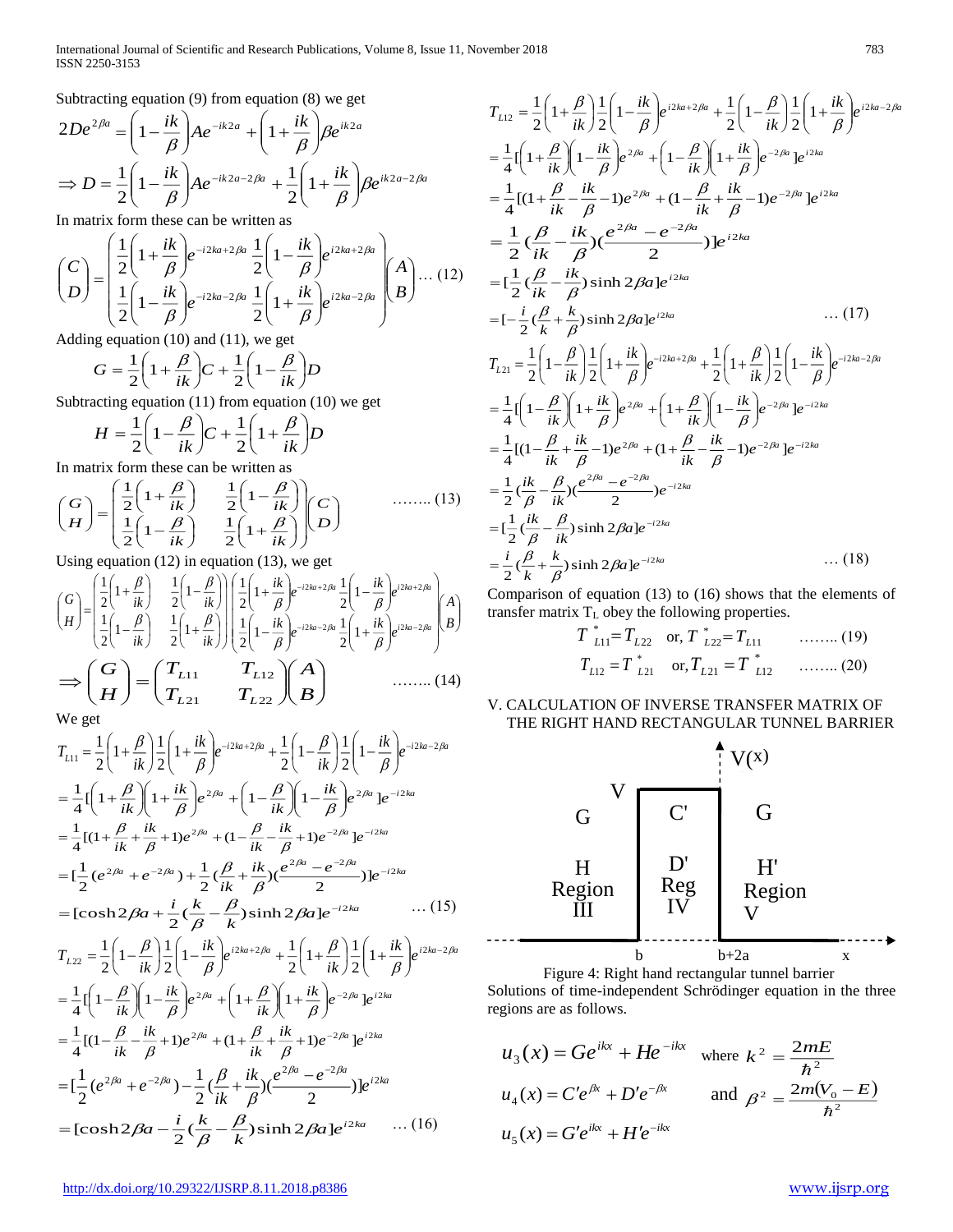We are considering the case with  $E < V_0$ . Using the boundary In matrix form equation (28) and (29) can be written as condition  $u_3 = u_4$  at  $x = b$ , we get

$$
Ge^{ikb} + He^{-ikb} = C'e^{jbb} + D'e^{-jb} \qquad \qquad (21)
$$
  
and 
$$
\frac{du_3}{dx} = \frac{du_4}{dx} \text{ at } x = b \text{ gives}
$$
  

$$
ik Ge^{ikx} - ikHe^{-ikx} = \beta C'e^{jpx} - \beta D'e^{-jpx} \text{ at } x = b
$$
  
or, 
$$
Ge^{ikb} - He^{-ikb} = \frac{\beta}{ik} C'e^{jb} - \frac{\beta}{ik} D'e^{-jb} \qquad \qquad (22)
$$
  
Again,  $u_4 = u_5$  at  $x = b+2a$  gives  

$$
C'e^{j(b+2a)} + D'e^{-j(b+2a)} = G'e^{ik(b+2a)} + H'e^{-ik(b+2a)} \qquad \qquad (23)
$$

and 
$$
\frac{du_4}{dx} = \frac{du_5}{dx}
$$
 at x =b+2a gives  
\n
$$
\beta C' e^{\beta x} - \beta D' e^{-\beta x} = ik G' e^{ikx} - ikH' e^{-ikx}
$$
 at x =b+2a  
\n
$$
\Rightarrow \beta C' e^{\beta(b+2a)} - \beta D' e^{-\beta(b+2a)} = ikG' e^{ik(b+2a)} - ikH' e^{-ik(b+2a)}
$$
\n
$$
\Rightarrow C' e^{\beta(b+2a)} - D' e^{-\beta(b+2a)} = \frac{ik}{\beta} e^{ik(b+2a)} G' - \frac{ik}{\beta} e^{-ik(b+2a)} H' \dots (24)
$$

Adding equation (21) and (22), we get

$$
2Ge^{ikb} = \left(1 + \frac{\beta}{ik}\right)e^{\beta b}C' + \left(1 - \frac{\beta}{ik}\right)e^{-\beta b}D'
$$

$$
\Rightarrow G = \frac{1}{2}\left(1 + \frac{\beta}{ik}\right)e^{\beta b - ikb}C' + \frac{1}{2}\left(1 - \frac{\beta}{ik}\right)e^{-\beta b - ikb}D' \quad \dots (25)
$$

Subtracting equation (22) from equation (21) we get

$$
2He^{-ikb} = \left(1 - \frac{\beta}{ik}\right)e^{\beta b}C' + \left(1 + \frac{\beta}{ik}\right)e^{-\beta b}D'
$$

$$
\Rightarrow H = \frac{1}{2}\left(1 - \frac{\beta}{ik}\right)e^{\beta b + ikb}C' + \frac{1}{2}\left(1 + \frac{\beta}{ik}\right)e^{-\beta b + ikb}D' \quad \dots (26)
$$

In matrix form these can be written as

$$
\begin{pmatrix} G \\ H \end{pmatrix} = \begin{pmatrix} \frac{1}{2} \left( 1 + \frac{\beta}{ik} \right) e^{\beta b - ikb} \frac{1}{2} \left( 1 - \frac{\beta}{ik} \right) e^{-\beta b - ikb} \\ \frac{1}{2} \left( 1 - \frac{\beta}{ik} \right) e^{\beta b + ikb} \frac{1}{2} \left( 1 + \frac{\beta}{ik} \right) e^{-\beta b + ikb} \end{pmatrix} \begin{pmatrix} C' \\ D' \end{pmatrix} \quad \dots (27)
$$

Adding equation (23) and (24), we get

$$
2C'e^{\beta(b+2a)} = \left(1 + \frac{ik}{\beta}\right)e^{ik(b+2a)}G' + \left(1 - \frac{ik}{\beta}\right)e^{-ik(b+2a)}H'
$$
  

$$
\Rightarrow C' = \frac{1}{2}\left(1 + \frac{ik}{\beta}\right)e^{(ik-\beta)(b+2a)}G' + \frac{1}{2}\left(1 - \frac{ik}{\beta}\right)e^{(-ik-\beta)(b+2a)}H' \dots (28)
$$

Subtracting equation (24) from equation (23) we get

$$
2D'e^{-\beta(b+2a)} = \left(1 - \frac{ik}{\beta}\right)e^{ik(b+2a)}G' + \left(1 + \frac{ik}{\beta}\right)e^{-ik(b+2a)}H'
$$
  

$$
\Rightarrow D' = \frac{1}{2}\left(1 - \frac{ik}{\beta}\right)e^{(ik+\beta)(b+2a)}G' + \frac{1}{2}\left(1 + \frac{ik}{\beta}\right)e^{(-ik+\beta)(b+2a)}H' \dots (29)
$$

$$
\begin{pmatrix} C' \\ D' \end{pmatrix} = \begin{pmatrix} \frac{1}{2} \left( 1 + \frac{ik}{\beta} \right) e^{(b+2a)(ik-\beta)} & \frac{1}{2} \left( 1 - \frac{ik}{\beta} \right) e^{(b+2a)(-ik-\beta)} \\ \frac{1}{2} \left( 1 - \frac{ik}{\beta} \right) e^{(b+2a)(ik+\beta)} & \frac{1}{2} \left( 1 + \frac{ik}{\beta} \right) e^{(b+2a)(-ik+\beta)} \end{pmatrix} \begin{pmatrix} G' \\ H' \end{pmatrix} \dots (30)
$$
  
\nEquation (27) and (30) give

Equation  $(27)$  and  $(30)$ , give

$$
\begin{pmatrix}\nG \\
H\n\end{pmatrix} = \begin{pmatrix}\n\frac{1}{2}\left(1+\frac{\beta}{ik}\right)e^{\beta b - ikb} & \frac{1}{2}\left(1-\frac{\beta}{ik}\right)e^{-\beta b - ikb} \\
\frac{1}{2}\left(1-\frac{\beta}{ik}\right)e^{\beta b + ibb} & \frac{1}{2}\left(1+\frac{\beta}{ik}\right)e^{-\beta b + ibb}\n\end{pmatrix}
$$
\n
$$
\begin{pmatrix}\n\frac{1}{2}\left(1+\frac{ik}{\beta}\right)e^{(b+2a)(ik-\beta)} & \frac{1}{2}\left(1-\frac{ik}{\beta}\right)e^{(b+2a)(-ik-\beta)} \\
\frac{1}{2}\left(1-\frac{ik}{\beta}\right)e^{(b+2a)(ik+\beta)} & \frac{1}{2}\left(1+\frac{ik}{\beta}\right)e^{(b+2a)(-ik+\beta)}\n\end{pmatrix}\n\begin{pmatrix}\nG' \\
H'\n\end{pmatrix}
$$
\n
$$
\Rightarrow \begin{pmatrix}\nG \\
H\n\end{pmatrix} = \begin{pmatrix}\nIT_{R11} & IT_{R12} \\
IT_{R21} & IT_{R22}\n\end{pmatrix}\n\begin{pmatrix}\nG' \\
H'\n\end{pmatrix} \quad \text{........ (31)}
$$

We now obtain expressions of elements of the inverse transfer matrix  $IT_R$ .

$$
IT_{R11} = \frac{1}{2} \left( 1 + \frac{\beta}{ik} \right) e^{(\beta b - ikb)} \frac{1}{2} \left( 1 + \frac{ik}{\beta} \right) e^{(b + 2a)(ik - \beta)}
$$
  
+ 
$$
\frac{1}{2} \left( 1 - \frac{\beta}{ik} \right) e^{(-\beta b - ikb)} \frac{1}{2} \left( 1 - \frac{ik}{\beta} \right) e^{(b + 2a)(ik + \beta)}
$$
  
= 
$$
\frac{1}{4} [(1 + \frac{\beta}{ik} + \frac{ik}{\beta} + 1) e^{(\beta - ik)(b - b - 2a)} + \frac{1}{4} (1 - \frac{\beta}{ik} - \frac{ik}{\beta} + 1) e^{(b + 2a - b)(ik + \beta)}
$$
  
= 
$$
\frac{1}{4} [(2 + \frac{\beta}{ik} + \frac{ik}{\beta}) e^{-2\beta a + i2ka} + \frac{1}{4} (2 - \frac{\beta}{ik} - \frac{ik}{\beta}) e^{2\beta a + i2ka}
$$
  
= 
$$
\frac{1}{2} (e^{-2\beta a} + e^{-2\beta a}) e^{i2ka} + \frac{1}{2} (\frac{\beta}{ik} + \frac{ik}{\beta}) (e^{-2\beta a} - e^{-2\beta a}) e^{i2ka}
$$
  
= 
$$
[\cosh 2\beta a - \frac{i}{2} (\frac{k}{\beta} - \frac{\beta}{k}) \sinh 2\beta a] e^{i2ka} \cdots (32)
$$
  

$$
IT_{R22} = \frac{1}{2} \left( 1 - \frac{\beta}{ik} \right) e^{(\beta b + ikb)} \frac{1}{2} \left( 1 - \frac{ik}{\beta} \right) e^{(b + 2a)(-ik - \beta)}
$$
  
+ 
$$
\frac{1}{2} \left( 1 + \frac{\beta}{ik} \right) e^{(-\beta b + ikb)} \frac{1}{2} \left( 1 + \frac{ik}{\beta} \right) e^{(b + 2a)(-ik + \beta)}
$$
  
= 
$$
\frac{1}{4} [(1 - \frac{\beta}{ik} - \frac{ik}{\beta} + 1) e^{(\beta + i)(b - b - 2a)} + \frac{1}{4} (1 + \frac{\beta}{ik} + \frac{ik}{\beta} + 1) e^{(b - b - 2a)(ik - \beta)}
$$
<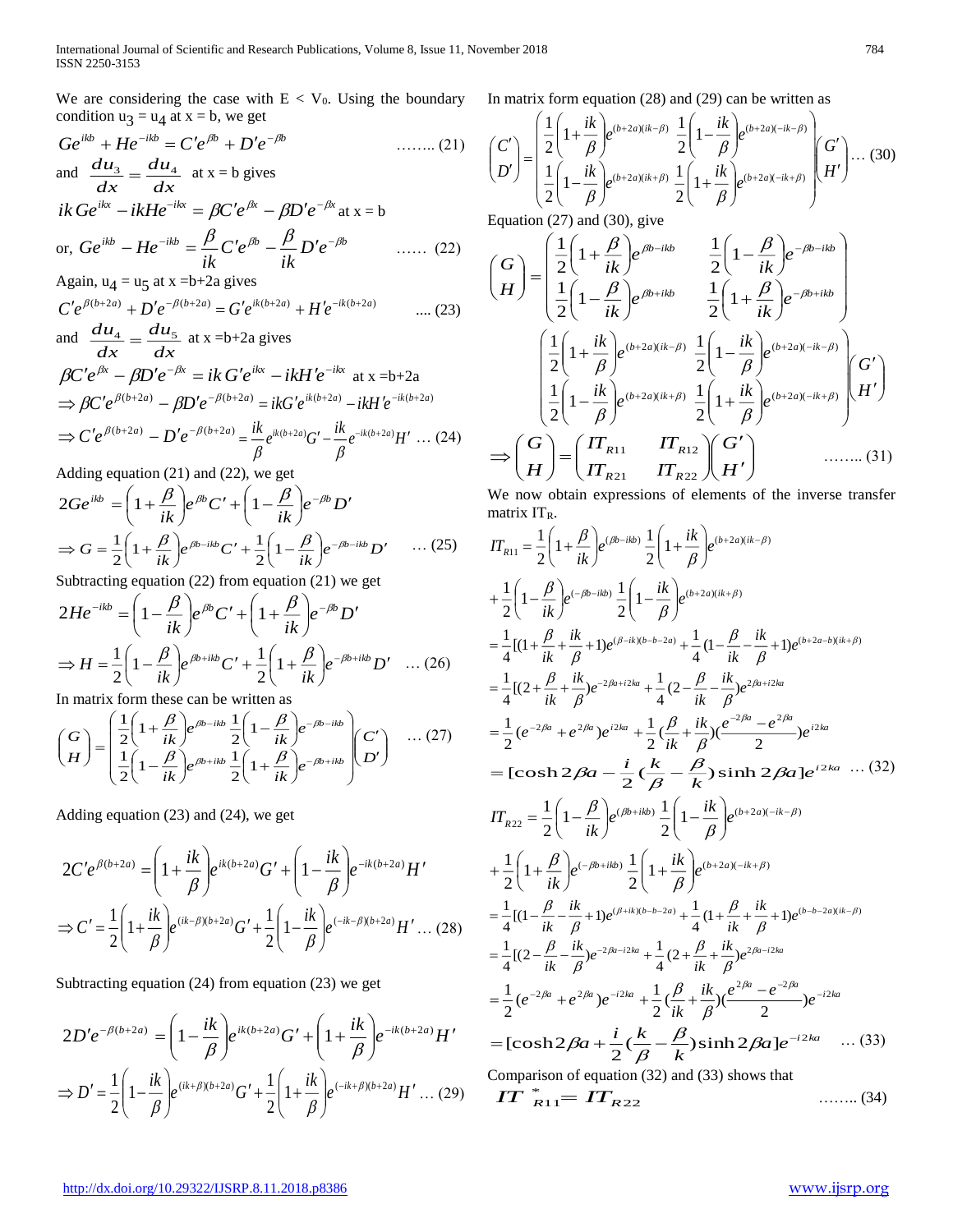$$
\begin{split}\n&\prod_{R12} = \frac{1}{2} \left( 1 + \frac{\beta}{ik} \right) e^{(\beta b - ikb)} \frac{1}{2} \left( 1 - \frac{ik}{\beta} \right) e^{(b + 2a)(-ik - \beta)} \\
&+ \frac{1}{2} \left( 1 - \frac{\beta}{ik} \right) e^{(-\beta b - ikb)} \frac{1}{2} \left( 1 + \frac{ik}{\beta} \right) e^{(b + 2a)(-ik + \beta)} \\
&= \frac{1}{4} \left[ (1 + \frac{\beta}{ik} - \frac{ik}{\beta} - 1) e^{\beta b - ikb - ikb - ik2a - \beta b - 2\beta a} \\
&+ \frac{1}{4} \left( 1 - \frac{\beta}{ik} + \frac{ik}{\beta} - 1 \right) e^{-\beta b - ikb - ikb - i2ka + \beta b + 2\beta a} \\
&= \frac{1}{4} \left( \frac{\beta}{ik} - \frac{ik}{\beta} \right) e^{-i2kb - i2ka - 2\beta a} + \frac{1}{4} \left( -\frac{\beta}{ik} + \frac{ik}{\beta} \right) e^{-i2kb - i2ka + 2\beta a} \\
&= \frac{1}{2} \left( \frac{\beta}{ik} - \frac{ik}{\beta} \right) \left( e^{\frac{-2\beta a}{2}} - e^{\frac{-2\beta a}{2}} \right) e^{-i2ka - i2kb} \\
&= \left( \frac{i}{2} \left( \frac{k}{\beta} + \frac{\beta}{k} \right) \sinh 2\beta a \right) e^{-i2k(a+b)} \\
&= \left( \frac{i}{2} \left( 1 - \frac{\beta}{ik} \right) e^{(\beta b + ib)} \frac{1}{2} \left( 1 + \frac{ik}{\beta} \right) e^{(b + 2a)(ik - \beta)} \\
&+ \frac{1}{2} \left( 1 + \frac{\beta}{ik} \right) e^{(-\beta b + ibb)} \frac{1}{2} \left( 1 - \frac{ik}{\beta} \right) e^{(b + 2a)(ik + \beta)} \\
&= \frac{1}{4} \left[ (1 - \frac{\beta}{ik} + \frac{ik}{\beta} - 1) e^{-\beta b + ibb + ibb + i2ka - \beta b - 2\beta a} \\
&+ \frac{1}{4} \left( 1 + \frac{\beta}{ik} - \frac{ik}{\beta} - 1 \right) e^{-\beta b
$$

From equation (35) and (36), we find that

$$
IT_{R12}^* = IT_{R21} \qquad \qquad \qquad \dots \dots (37)
$$

## V. CALCULATION OF TRANSCENDENTAL EQUATION OBEYED BY QUASI-BOUND ENERGY LEVELS

We now gather

equation (17): 
$$
T_{L12} = \left[-\frac{i}{2}(\frac{\beta}{k} + \frac{k}{\beta})\sinh 2\beta a\right]e^{i2ka}
$$
  
\nequation(16):  $T_{L22} = [\cosh 2\beta a - \frac{i}{2}(\frac{k}{\beta} - \frac{\beta}{k})\sinh 2\beta a]e^{i2ka}$   
\nequation (32):  $IT_{R11} = [\cosh 2\beta a - \frac{i}{2}(\frac{k}{\beta} - \frac{\beta}{k})\sinh 2\beta a]e^{i2ka}$   
\nequation (36):  $IT_{R21} = \left[-\frac{i}{2}(\frac{k}{\beta} + \frac{\beta}{k})\sinh 2\beta a\right]e^{i2k(a+b)}$ 

to use in equation (7):  $T_{L12} T_{R21} = T_{L22} T_{R11}$  to get the transcendental equation obeyed by allowed values of energy E of an electron in the non-isolated Quantum Well of the symmetric rectangular double barrier for motion perpendicular to interfaces of the Quantum Well.

Thus we get

$$
[-\frac{i}{2}(\frac{\beta}{k} + \frac{k}{\beta})\sinh 2\beta a]e^{i2ka} [-\frac{i}{2}(\frac{k}{\beta} + \frac{\beta}{k})\sinh 2\beta a]e^{i2k(a+b)}
$$
  
=  $[\cosh 2\beta a - \frac{i}{2}(\frac{k}{\beta} - \frac{\beta}{k})\sinh 2\beta a]e^{i2ka} [\cosh 2\beta a - \frac{i}{2}(\frac{k}{\beta} - \frac{\beta}{k})\sinh 2\beta a]e^{i2ka}$   
 $\Rightarrow [\frac{i}{2}(\frac{\beta}{k} + \frac{k}{\beta})\sinh 2\beta ae^{ikb}]^2 = [\cosh 2\beta a - \frac{i}{2}(\frac{k}{\beta} - \frac{\beta}{k})\sinh 2\beta a]^2$   
 $\Rightarrow \frac{i}{2}(\frac{\beta}{k} + \frac{k}{\beta})\sinh 2\beta a e^{ikb} = [\cosh 2\beta a - \frac{i}{2}(\frac{k}{\beta} - \frac{\beta}{k})\sinh 2\beta a \cdot \cdots \cdot (38)$   
Equating real parts of equation (38) we get  
 $-\frac{1}{2}(\frac{\beta}{k} + \frac{k}{\beta})\sinh 2\beta a \sin kb = \cosh 2\beta a$  .... (39)  
and equating imaginary parts of equation (38) we get

and equating imaginary parts of equation 
$$
(38)
$$
 we get

$$
\frac{1}{2}(\frac{\beta}{k} + \frac{k}{\beta})\sinh 2\beta a \cos kb = -\frac{1}{2}(\frac{k}{\beta} - \frac{\beta}{k})\sinh 2\beta a \qquad \cdots (40)
$$

Dividing equation (40) by equation (39) we get

$$
\cot kb = \frac{1}{2} (\frac{k}{\beta} - \frac{\beta}{k}) \tanh 2\beta a \qquad \qquad \dots (41)
$$
  
where  $k^2 = \frac{2mE}{\hbar^2}$   $b = \text{width of QW}$   
and  $\beta^2 = \frac{2m(V_0 - E)}{\hbar^2}$   $2a = \text{width of each barrier.}$ 

Equation (41) is the condition or transcendental equation obeyed by quasi-bound energy levels of non-isolated Quantum Well of symmetric rectangular double barrier. In other words, equation (41) is the condition or transcendental equation obeyed by allowed values of kinetic or total energy of an electron in the QW for motion along x direction only i.e. for motion perpendicular to interfaces of the QW.

## VI. RESONANT TRANSMISSION PEAKS OBEY THE SAME CONDITION

Resonant transmission peaks of symmetric rectangular double barrier obey the condition

$$
\cos[k(2a+b) - \theta] = 0 \tag{42}
$$

Where 
$$
\theta = -\tan^{-1}\left[\left(\frac{k^2 - \beta^2}{2k\beta}\right)\tanh 2\beta a\right] + 2ka
$$
 (43)

Equation (42) becomes  $\cos[(2ka - \theta) + kb] = 0$  $\Rightarrow$  cos(2*ka* –  $\theta$ ) cos*kb* – sin(2*ka* –  $\theta$ ) sin *kb* = 0  $\Rightarrow$  cos(2*ka* –  $\theta$ ) cos*kb* = sin(2*ka* –  $\theta$ ) sin *kb*  $\Rightarrow$  cot  $kb = \tan(2ka - \theta)$ ……… (44)

Equation (43) becomes

$$
(2ka - \theta) = \tan^{-1} \left[ \left( \frac{k^2 - \beta^2}{2k\beta} \right) \tanh 2\beta a \right]
$$
  
\n
$$
\Rightarrow \tan(2ka - \theta) = \left[ \left( \frac{k^2 - \beta^2}{2k\beta} \right) \tanh 2\beta a \right]
$$
\n(45)

Using equation (44) and equation (45), we get

$$
\cot kb = [(\frac{k^2 - \beta^2}{2k\beta}) \tanh 2\beta a]
$$
  
\n
$$
\Rightarrow \cot kb = \frac{1}{2} [(\frac{k}{\beta} - \frac{\beta}{k}) \tanh 2\beta a]
$$
 ......(46)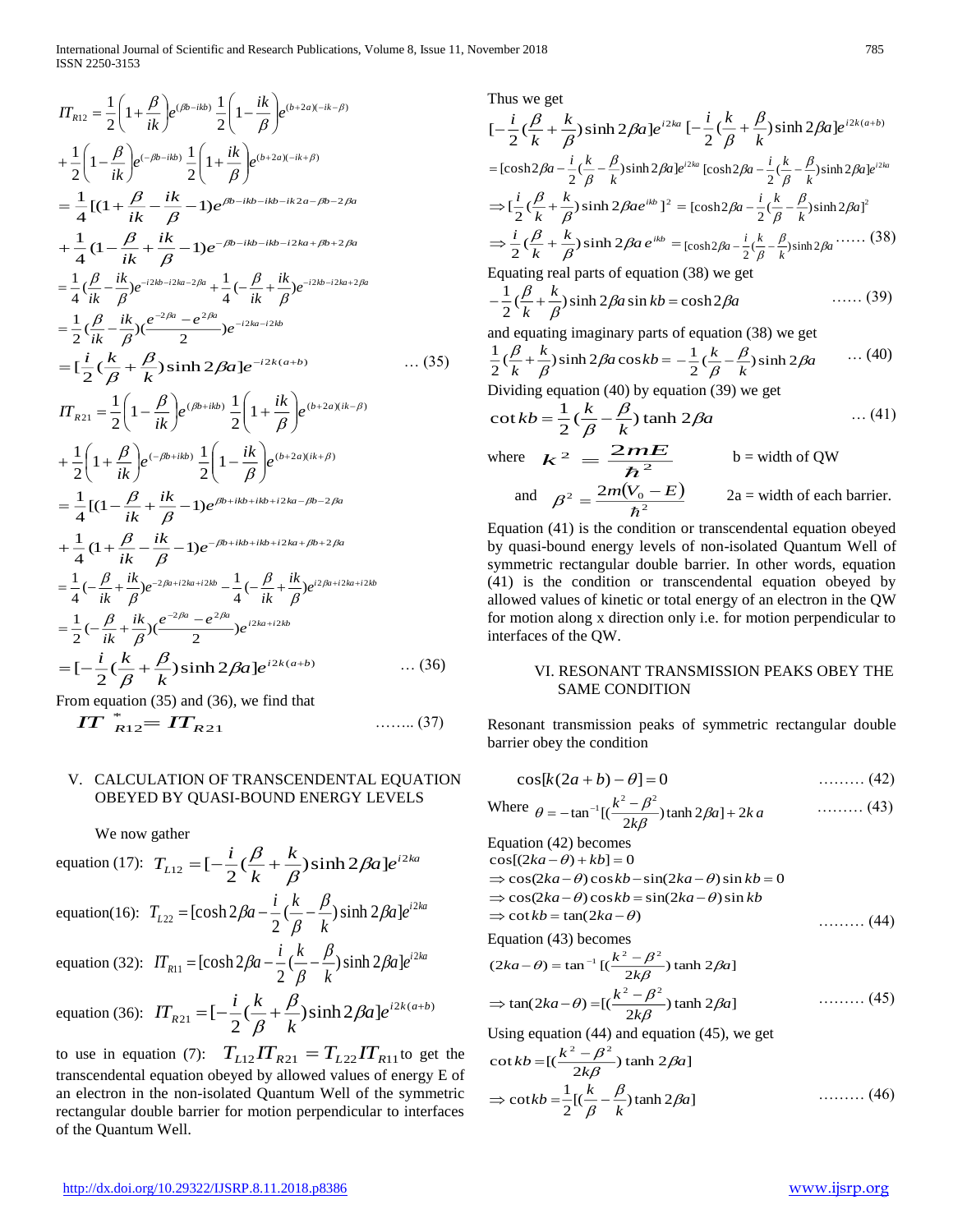International Journal of Scientific and Research Publications, Volume 8, Issue 11, November 2018 786 ISSN 2250-3153

Here 
$$
k^2 = \frac{2mE}{\hbar^2}
$$
  
\n
$$
\beta^2 = \frac{2m(V_0 - E)}{\hbar^2}
$$
\n
$$
b = \text{width of QW}
$$
\n
$$
\beta^2 = \frac{2m(V_0 - E)}{\hbar^2}
$$
\n
$$
2a = \text{width of each barrier.}
$$

Equation (46) is the same as equation (41). Thus values of energy at which resonant transmission peaks of symmetric rectangular double barrier occur obey the same condition or transcendental equation as that obeyed by quasi-bound energy levels of nonisolated Quantum Well of symmetric rectangular double barrier. In other words, values of energy at T versus E peaks of symmetric rectangular double barrier are the same as allowed values of energy of quasi-bound levels in the non- isolated QW of symmetric rectangular double barrier.

It is mentionable that resonance occurs if only the condition  $\cos[k(2a+b)-\theta] = 0$  is satisfied

$$
\Rightarrow k(2a+b) - \theta = (2n+1)\frac{\pi}{2}
$$
  
Where, n = 0, 1, 2, 3....

Above equation is also the condition for quantized energy levels in the QW between the two barriers. Thus values of resonance energy are equal to bound state energy levels of the quantum well formed between the two barriers. Pronounced transmission of electrons occurs when the energy of electrons is aligned with one of the quantized levels in the quantum well.

### **Profile of transmission peak**

To get an expression for the profile of transmission peak i.e. shape of peak of T versus E curve, let us rewrite equation

$$
T(E) = \frac{T_1^2}{T_1^2 + 4(1 - T_1)\cos^2[k(2a + b) - \theta]}
$$

in the form

$$
T(E) = \frac{T_1^2}{T_1^2 + 4(1 - T_1)\cos^2\phi}
$$
 (47)

and recognize that 
$$
\phi = k(2a+b) - \theta
$$
 .........(48)

is a function of energy E of tunneling electron. At a resonance peak of T versus E curve, we have

$$
\phi = (2n+1)\frac{\pi}{2} \tag{49}
$$

Hence, near a resonance peak of T versus E curve, we have

$$
\phi = (2n+1)\frac{\pi}{2} + \delta\phi \tag{50}
$$

where  $\delta\phi$  is a small change in  $\phi$ . For the condition given by equation (50), we have

$$
\cos \phi = \cos \left( \left( 2n + 1 \right) \frac{\pi}{2} + \delta \phi \right) = \pm \sin \delta \phi \approx \pm \delta \phi \quad \dots \dots \dots \dots \tag{51}
$$

Using equation (51), equation (47) gives

$$
T(E) = \frac{T_1^2}{T_1^2 + 4(1 - T_1)\cos(\delta\phi)^2}
$$
  
or, 
$$
T(E) = \frac{1}{1 + \frac{4(1 - T_1)}{T_1^2}(\delta\phi)^2}
$$
 (52)

which gives variation of transmission coefficient near a resonance peak.

We have

$$
T(E) = \frac{T_{res}}{1 + \left(\frac{\delta \phi}{T_1}\right)^2}
$$
 (53)  

$$
\frac{1}{2\sqrt{1-T_1}}
$$

Here  $T_{res} = 1$  is the peak value of T. Equation (52) shows that T versus E curve near resonance has Lorentzian profile. From equation (52) we find that

at 
$$
T(E) = \frac{1}{2}T_{res} \cdot \delta\phi = \frac{T_1}{2\sqrt{1-T_1}}
$$

Since  $\phi$  is a function of energy E, FWHM

$$
\Gamma \sim \frac{T_1}{\sqrt{1 - T_1}} \tag{54}
$$

We may now write equation  $(53)$  in terms of energy as

$$
T(E) = \frac{T_{res}}{1 + \left(\frac{E - E_{res}}{\Gamma / 2}\right)^2}
$$
 (55)

This is the shape of T versus E curve near resonance. The shape is Lorentzian.

#### **T versus E curve of symmetric rectangular double barrier**

To find how the actual T versus E curves of symmetric rectangular double barrier look like, we have used Mathematica to actually plot T as a function of E for  $E < V_0$ . The only inputs are a, b and x. We found the result shown in Figure 5.



for the energy range 0 to  $V_0$  for  $2a = 5$  nm,  $b = 10$  nm and  $x = 0.1$ 

Notable feature are as follows.

1) Indeed the shape of resonance peak is close to a Lorentzian.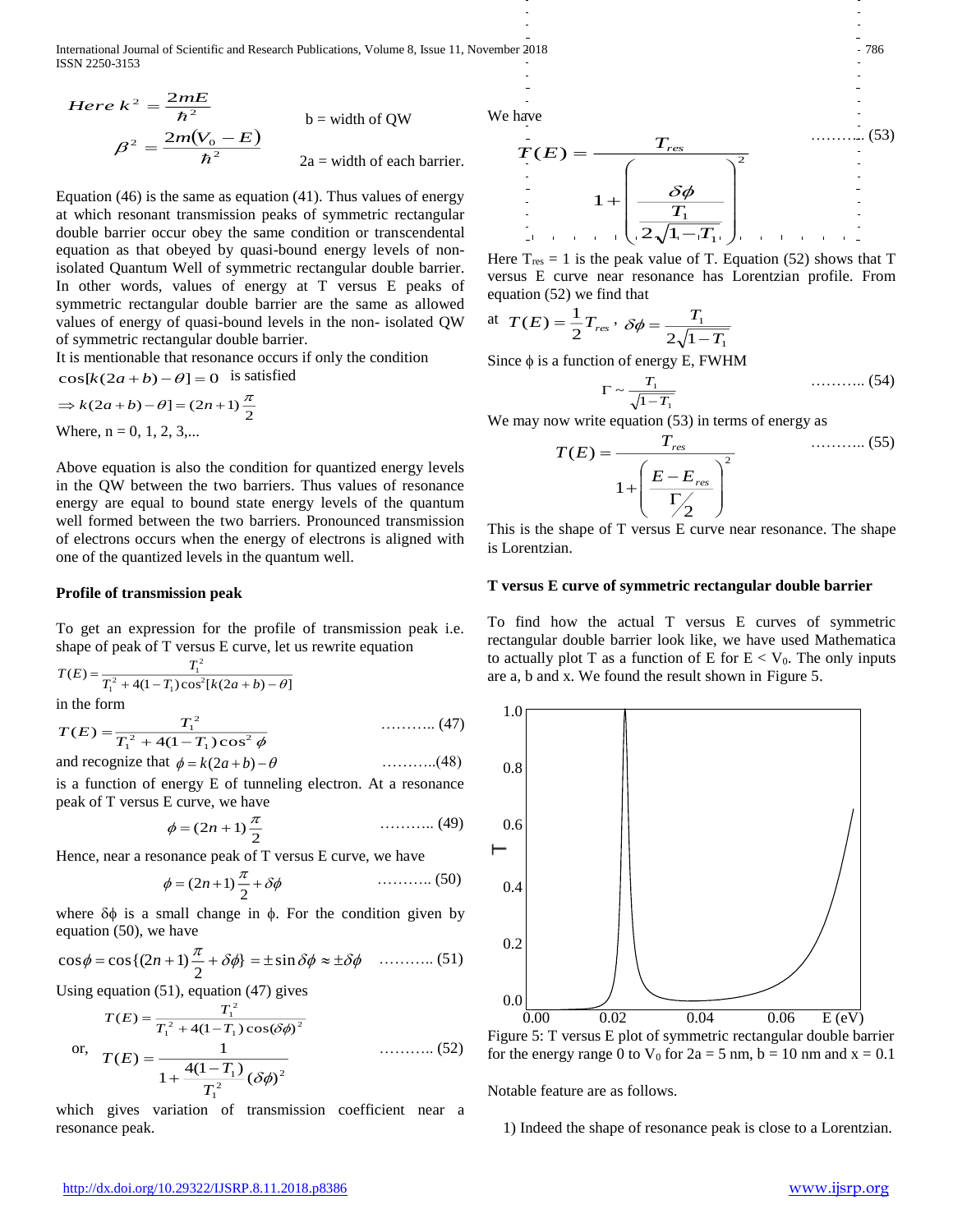- 2) The transmission coefficient is unity at resonance and falls off rapidly with energy on either side of the resonance.
- 3) We have only one peak in the range 0 to  $V_0$  because for x  $=0.1$ , the QW is very shallow which contains only one quasibound energy level.



Figure 6: Log<sub>10</sub>T versus E plot of symmetric rectangular double barrier for the energy range 0 to  $V_0$  for  $2a = 5$  nm, b = 10 nm and  $x = 0.1$ .

For larger value of  $x = 0.2$ , the QW is deeper and accommodates two quasi- bound energy levels giving rise to two resonance peaks in the energy range 0 to  $V_0$ . This is shown on log scale in figure 7 and on linear scale in figure 8.



Figure 7:  $Log<sub>10</sub>T$  versus E plot of symmetric rectangular double barrier for the energy range 0 to  $V_0$  for  $2a = 5$  nm,  $b = 10$  nm and  $x = 0.2$ .



Figure 8: T versus E plot of symmetric rectangular double barrier for the energy range 0 to  $V_0$  for  $2a = 5$  nm,  $b = 10$  nm and  $x = 0.2$ 

We can compare transmission coefficient of symmetric rectangular double barrier with transmission coefficient of one of the two single barriers in the tunneling regime  $(E < V_0)$  depicted in Figure 9.



Figure 9: T versus E plot of symmetric rectangular double barrier for the energy range 0 to  $V_0$  for  $2a = 5$  nm,  $b = 10$  nm and  $x =$ 0.2. **Dashed curve** shows  $T_1$  versus E curve in the tunneling regime.

We find that  $T_1$  does not rise to more than 0.4, but T rises up to 1 at resonance. For the resonances at  $E_1$  and  $E_2$ ,  $T_1 = 0.025$  and 0.2 respectively while  $T = 1$ . This is resonant tunneling.